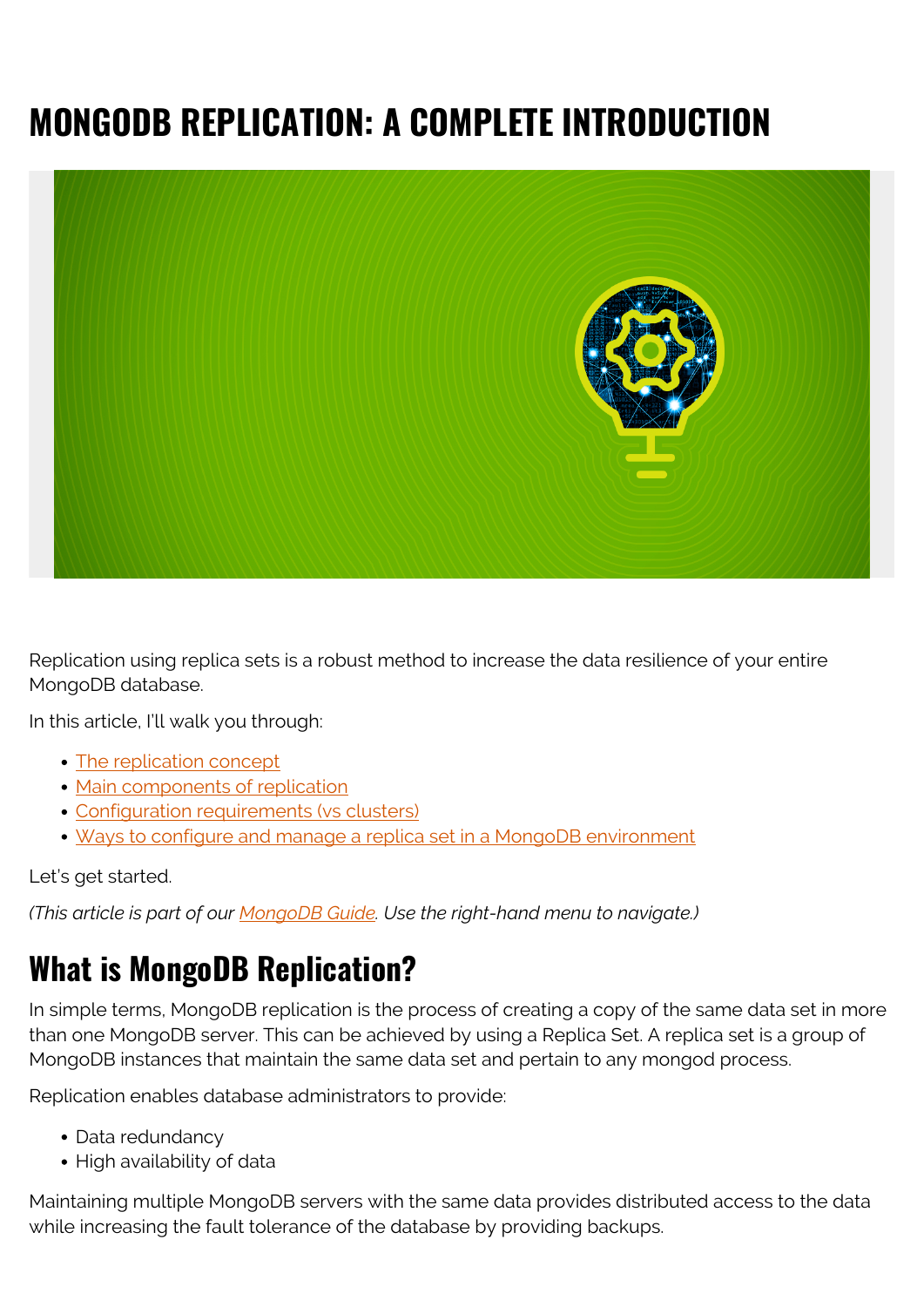Additionally, replication can also be used as a part of [load balancing](https://www.bmc.com/blogs/load-balancing/), where **read** and **write** operations can be distributed across all the instances depending on the use case.

### **How MongoDB replication works**

MongoDB handles replication through a Replica Set, which consists of multiple MongoDB nodes that are grouped together as a unit.

A Replica Set requires a minimum of three MongoDB nodes:

- One of the nodes will be considered the primary node that receives all the write operations.
- The others are considered secondary nodes. These secondary nodes will replicate the data from the primary node.



*Basic replication methodology*

While the primary node is the only instance that accepts write operations, any other node within a replica set can accept read operations. These can be configured through a supported MongoDB client.

In an event where the primary node is unavailable or inoperable, a secondary node will take the primary node's role to provide continuous availability of data. In such a case, the primary node selection is made through a process called Replica Set Elections, where the most suitable secondary node is selected as the new primary node.

#### **The Heartbeat process**

Heartbeat is the process that identifies the current status of a MongoDB node in a replica set. There, the replica set nodes send pings to each other every two seconds (hence the name). If any node doesn't ping back within 10 seconds, the other nodes in the replica set mark it as inaccessible.

This functionality is vital for the automatic failover process where the primary node is unreachable and the secondary nodes do not receive a heartbeat from it within the allocated time frame. Then, MongoDB will automatically assign a secondary server to act as the primary server.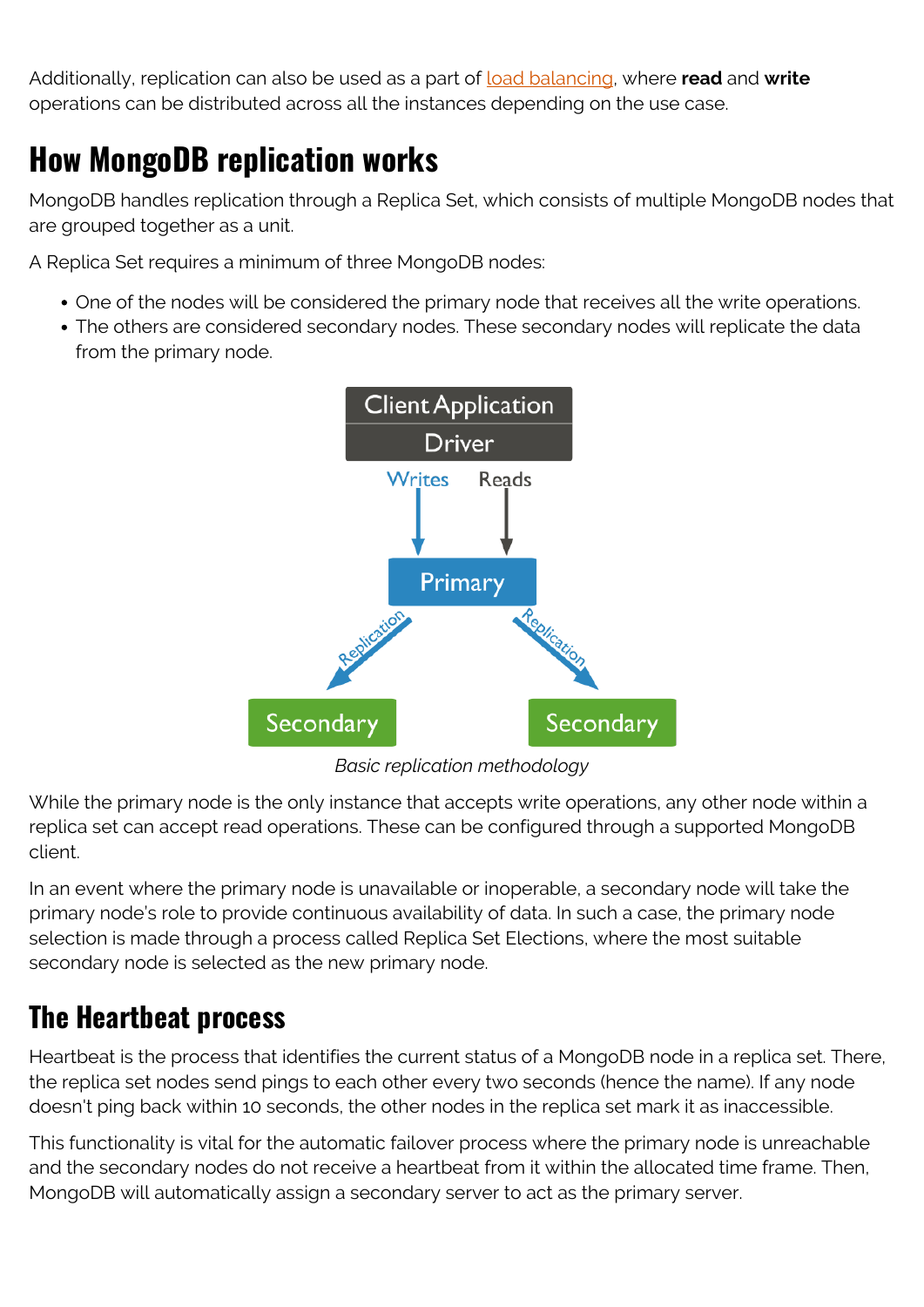### **Replica set elections**

The elections in replica sets are used [to determine](https://docs.mongodb.com/manual/core/replica-set-elections/) which MongoDB node should become the primary node. These elections can occur in the following instances:

- Loss of connectivity to the primary node (detected by heartbeats)
- Initializing a replica set
- Adding a new node to an existing replica set
- Maintenance of a Replica set using **stepDown** or **rs.reconfig** methods

In the process of an election, first, one of the nodes will raise a flag requesting an election, and all the other nodes will vote to elect that node as the primary node. The average time for an election process to complete is 12 seconds, assuming that replica configuration settings are in their default values. A major factor that may affect the time for an election to complete is the network latency, and it can cause delays in getting your replica set back to operation with the new primary node.

The replica set cannot process any write operations until the election is completed. However, read operations can be served if read queries are configured to be processed on secondary nodes. MongoDB 3.6 supports compatible connectivity drivers to be configured to retry [compatible write](https://docs.mongodb.com/manual/core/retryable-writes/#retryable-writes) [operations.](https://docs.mongodb.com/manual/core/retryable-writes/#retryable-writes)

### **MongoDB Replica Set vs MongoDB Cluster**

A replica set creates multiple copies of the same data set across the replica set nodes. The basic objective of a replica set is to:

- Increase data availability
- Provide a built-in backup solution

Clusters work differently. The [MongoDB cluster](https://blogs.bmc.com/blogs/how-to-setup-mongodb-cluster/) distributes the data across multiple nodes using a shard key. This process will break down the data into multiple pieces called [shards](https://blogs.bmc.com/blogs/mongodb-sharding-explained/) and then copy each shard to a separate node.

The main purpose of a cluster is to support extremely large data sets and high throughput operations by horizontally scaling the workload.

The major difference between a replica set and a cluster is:

- A replica set copies the data set as a whole.
- A cluster distributes the workload and stores pieces of data (shards) across multiple servers.

MongoDB allows users to combine these two functionalities by creating a sharded cluster, where each shard is replicated to a secondary server in order to provide high data availability and redundancy.

### **Dealing with replication delay**

A major concern when it comes to configuring replication is the replication delay (lag). This refers to the delay in the replication process to a secondary node after an update to the primary node in the replica set.

A certain replication lag while replicating large data sets is normal. Still, the following factors can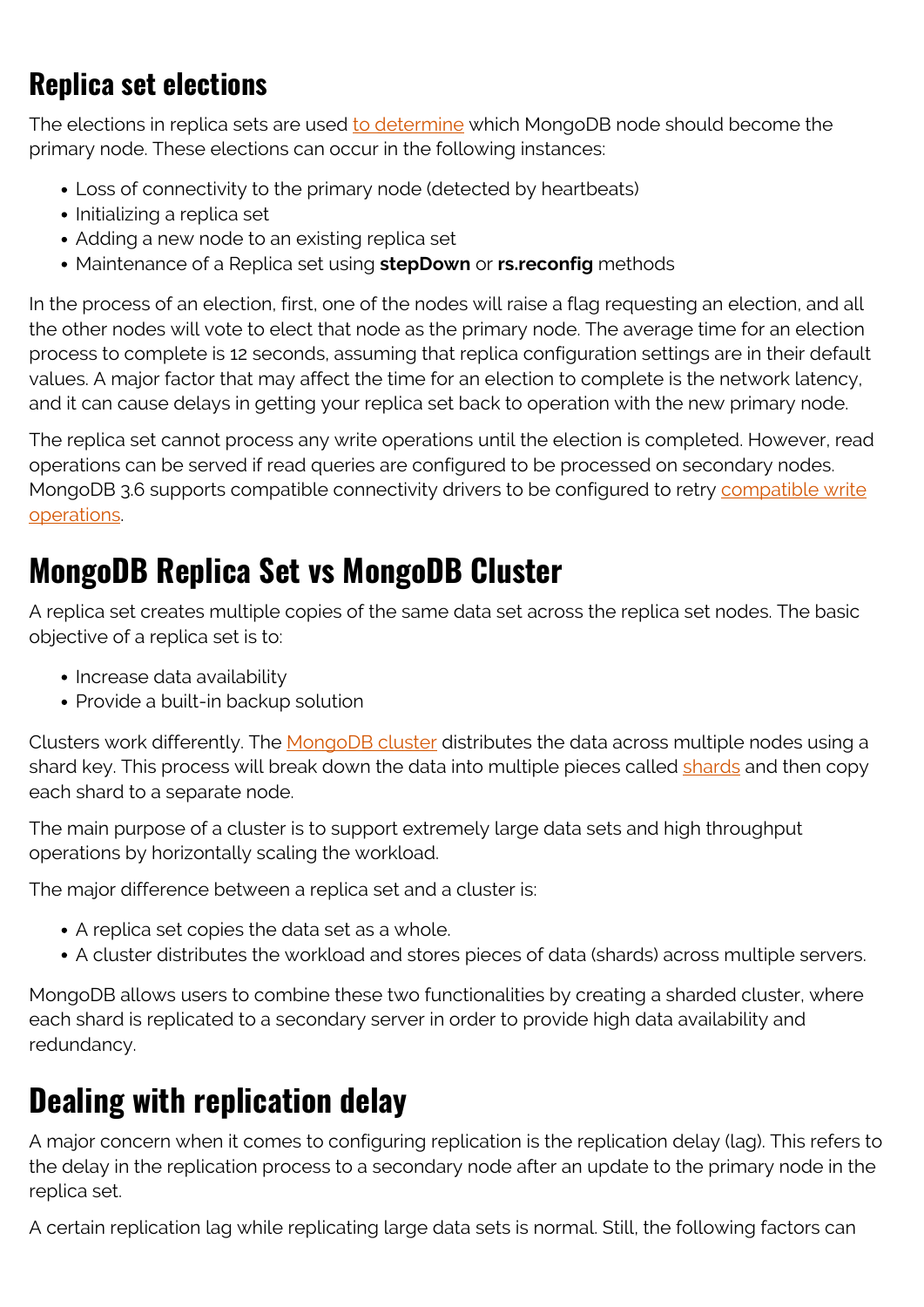increase the replication delay, negating the benefits of an up-to-date replication:

- **Network latency.** As you are dealing with multiple MongoDB instances residing in different servers during replication, the primary communication method will be the network. If the network is insufficient to cater to the needs of the replication process, there will be delays in replicating data throughout the replica set. Therefore, it is better to always route your traffic in a stable network with sufficient bandwidth.
- **Disk throughput.** If the replication nodes use different disk types (e.g., the primary node using SSD while secondary nodes using HDD as disks), there will be a delay in replication since the secondary nodes will process the write queries slower compared to the primary node. This is a common issue in [multi-tenant](https://blogs.bmc.com/blogs/single-tenant-vs-multi-tenant/) and large-scale deployments.
- **Heavy workloads.** Executing heavy and long-running write operations on the primary node will also lead to delays in the replication process. So, it's best to configure the [MongoDB Write](https://docs.mongodb.com/manual/reference/write-concern/) [Concern](https://docs.mongodb.com/manual/reference/write-concern/) correctly so that the replication process will be able to keep up with the workload without affecting the overall performance of the replica set.
- **Background tasks.** Another important step is to identify the background tasks such as server updates, cron jobs, and security checkups that might have unexpected effects on the network or disk usage, causing delays in the replication process.
- **Database operations.** Some database queries can be slow to execute, while some might take a considerable time to execute. Using a database profiler, you can identify such queries and try to optimize them accordingly.

### **Configuring the Replica Set**

The above sections have covered all the important theories related to replication. Next, let's configure a replica set using MongoDB instances installed on three Ubuntu servers.

#### **Setting up the environment**

Each Ubuntu server will have its own MongoDB instance with the standard MongoDB port 27017 accessible through the firewall. MongoDB recommends using logical DNS hostnames instead of IP addresses when configuring replica sets in production environments. That is to avoid disruptions in communication within the replica set due to changes in IP address.

You can update the /etc/hosts file to assign hostnames to each server in a test environment. There, you have to add the below-mentioned hostnames as the hosts indicating each node and reboot each server to load the new configuration.

/etc/hosts

10.10.10.56 mongodb-node-01 10.10.10.57 mongodb-node-02 10.10.10.58 mongodb-node-03

#### **Starting the MongoDB Instance**

Before starting the MongoDB instance, you need to modify the config file in each server to reflect the IP address and indicate the replica set. Let's make the following modifications in each mongod.conf file.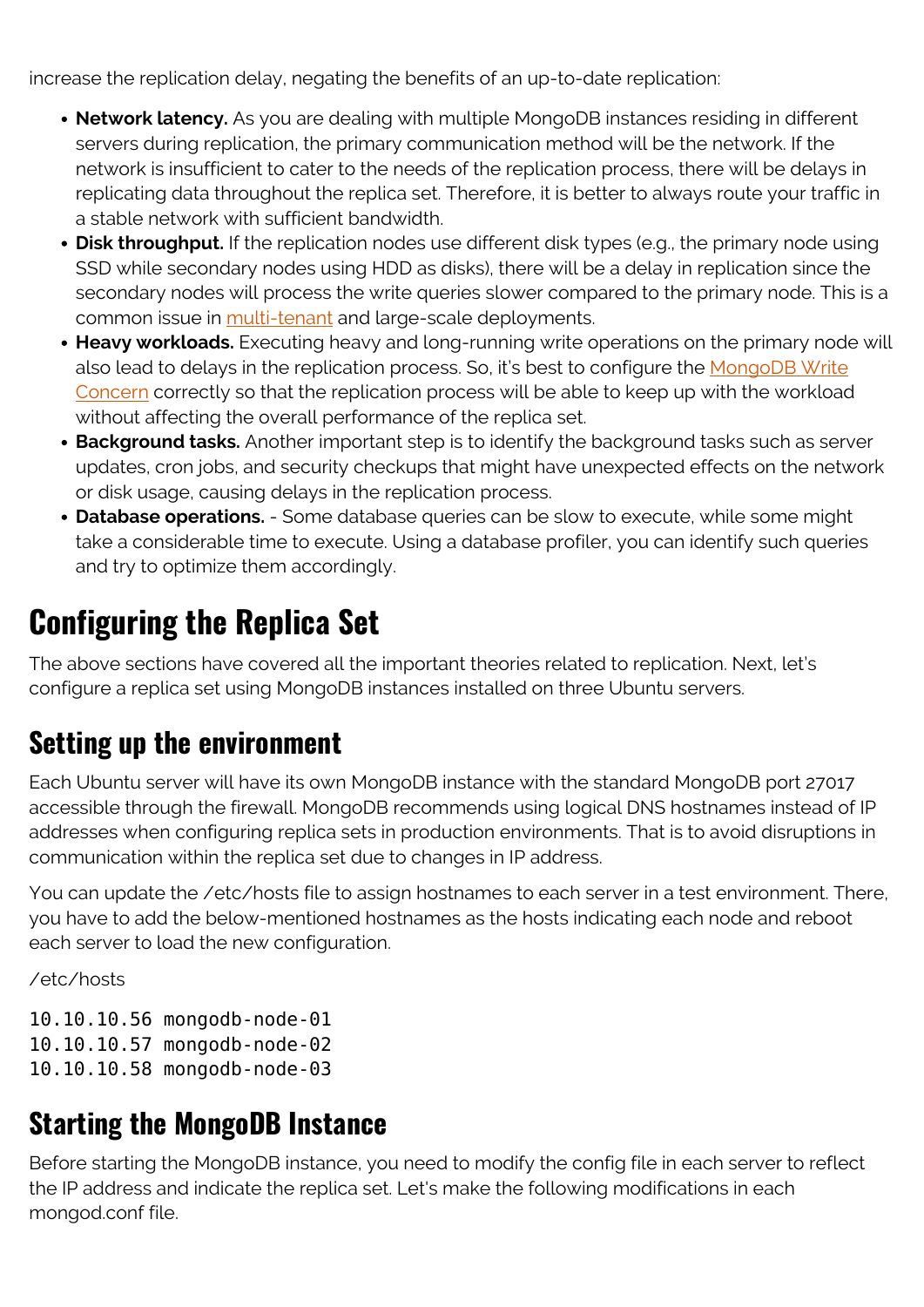mongodb-node-01

# network interfaces net: port: 27017 bindIp: 127.0.0.1,mongodb-node-01# replica set replication: replSetName: replicasetMain

mongodb-node-02

# network interfaces net: port: 27017 bindIp: 127.0.0.1,mongodb-node-02# replica set replication: replSetName: replicasetMain

mongodb-node-03

# network interfaces net: port: 27017 bindIp: 127.0.0.1,mongodb-node-03# replica set replication: replSetName: replicasetMain

After the updates are completed, restart the mongod service in each instance to reload the configurations.

```
sudo systemctl restart mongod
```
### **Initializing the Replica Set**

You can initialize a replica set using the **rs.initiate()** method. This method is only required to be executed on a single MongoDB instance in the replica set. Within the initiate method, you can specify the replica set name and member. These details must match with the configurations you made in each config file in the previous step.

```
rs.initiate( {
_id : "replicasetMain",
members:
})
Result:
```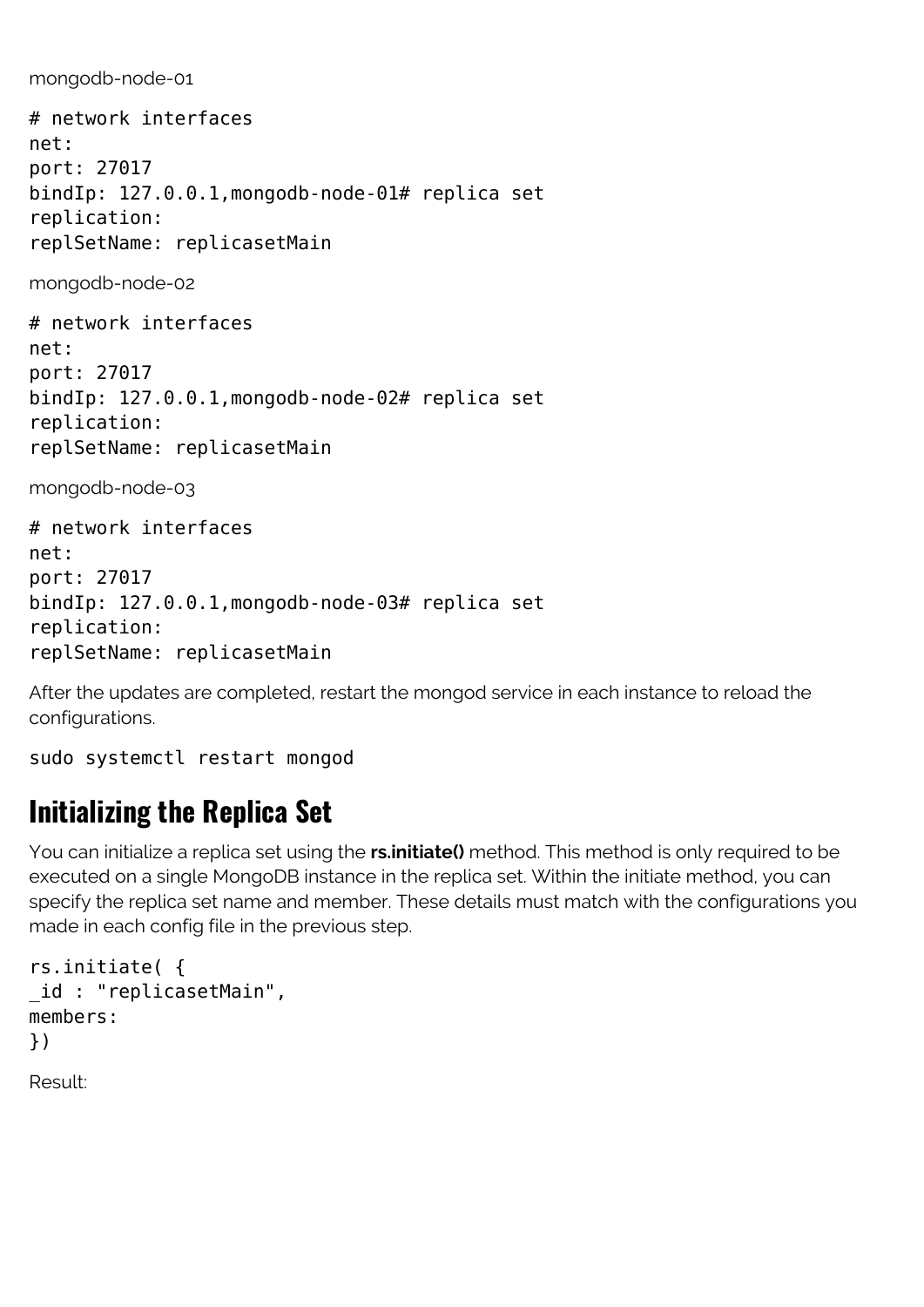

Using the **rs.conf()**

command, you can view the replica set configuration as shown below.

rs.conf()

Result: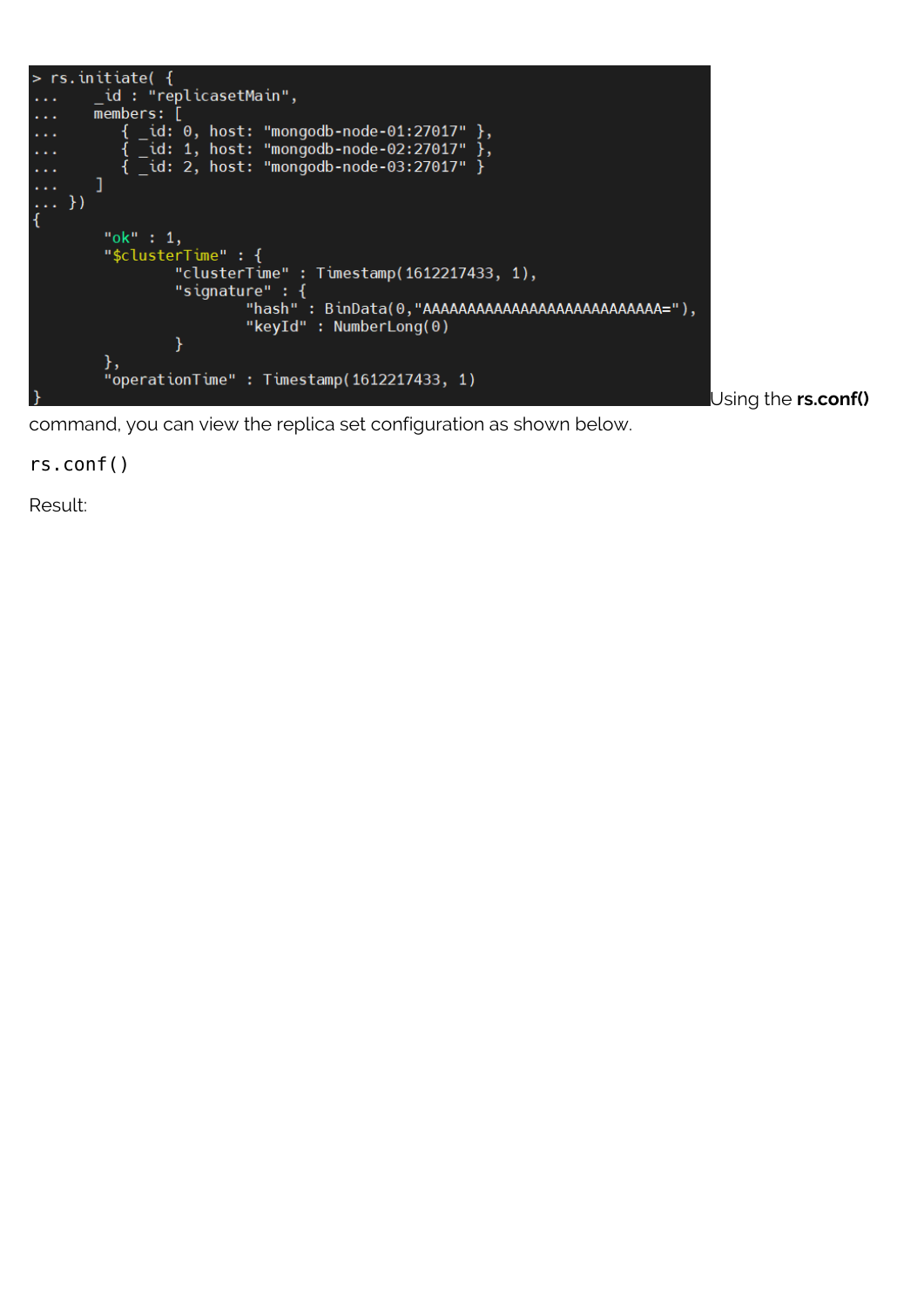```
" id" : "replicasetMain",
"\bar{v}ersion" : 1,
"term" : 1,"protocolVersion" : NumberLong(1),
"writeConcernMajorityJournalDefault" : true,
"members" : [
        €
                 " id" : 0,
                 "\overline{\text{host}}": "mongodb-node-01:27017",
                 "arbiter0nly": false,
                 "buildIndexes" : true,
                 "hidden" : false,
                 "priority" : 1,
                 "tags" : \{"slaveDelay" : NumberLong(0),
                 "votes" : 1},<br>{
                 " id" : 1,
                 "host": "mongodb-node-02:27017",
                 "arbiterOnly" : false,
                 "buildIndexes" : true,
                 "hidden" : false,
                 "priority" : 1,
                 "tags" : \{"slaveDelay" : NumberLong(0),
                 "votes" : 1\},
                 " id" : 2,"\overline{\text{host}}": "mongodb-node-03:27017",
                 "arbiter0nly": false,
                 "buildIndexes" : true,
                 "hidden" : false,
                 "priority" : 1,
                 "tags" : \{
```
#### **Validate Data Replication**

Now that you've configured the replication set, the next step is to validate the replication process. To do that, first login to the primary MongoDB node in the replica set.

Then you need to create a collection with some sample data using the following commands:

```
use replicatestdata
db.createCollection("replicatestCollection01")
db.replicatestCollection01.insertMany()
```

```
Result:
```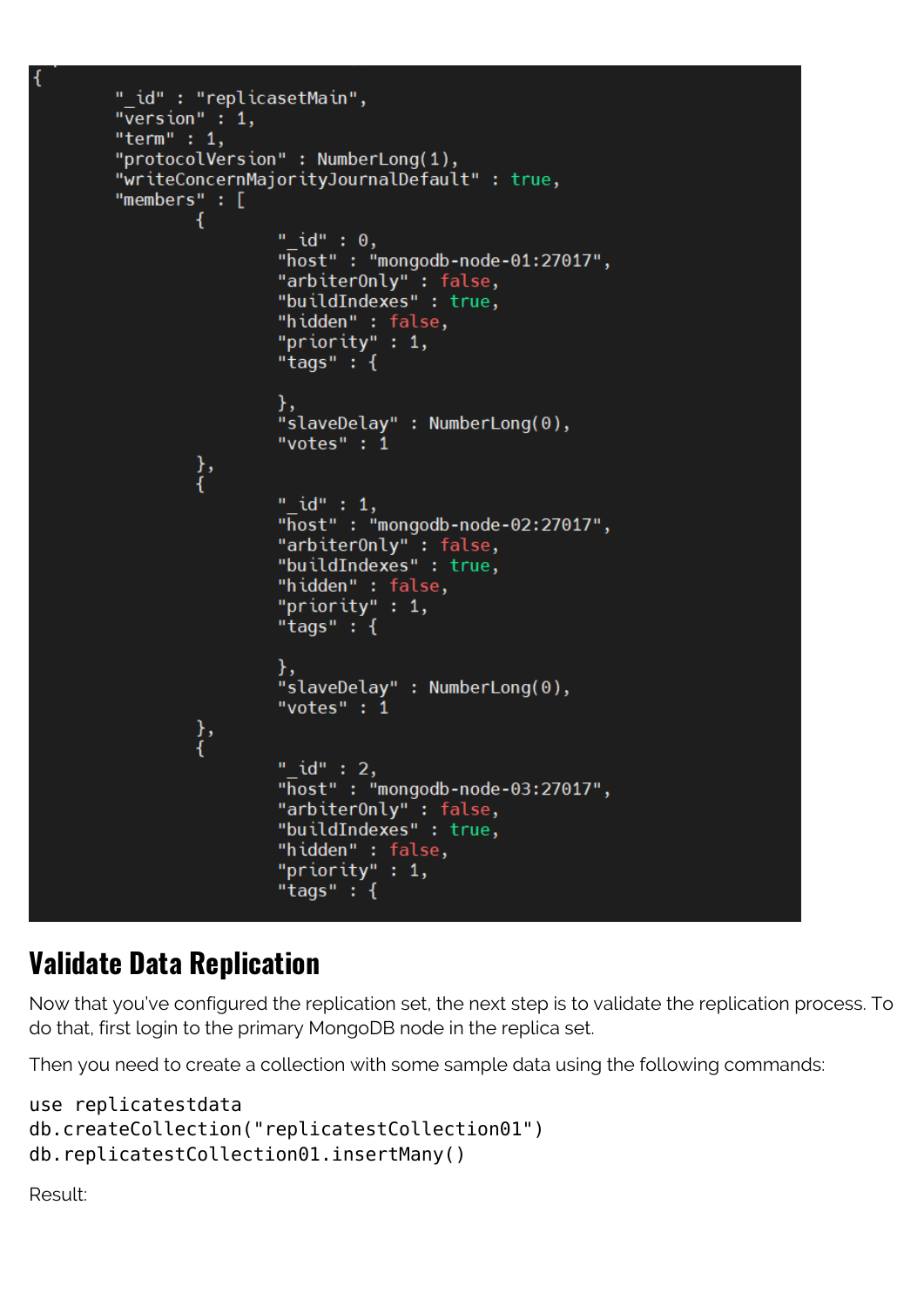```
replicasetMain: PRIMARY> use replicatestdata
switched to db replicatestdata
replicasetMain:PRIMARY> db.createCollection("replicatestCollection01")
ł
        "ok" : 1,
        "$clusterTime" : {
                "clusterTime": Timestamp(1612218230, 1),
                "signature" : {
                         "hash": BinData(0,"AAAAAAAAAAAAAAAAAAAAAAAAAAA="),
                        "keyId" : NumberLong(0)
                ł
        "operationTime": Timestamp(1612218230, 1)
replicasetMain:PRIMARY> db.replicatestCollection01.insertMany([
        {name: "test_record_one", description: "testing replica set", record: 1},
        \{\text{name}: "test record two", description: "testing replica set", record: 2},
. . .
        {name: "test record three", description: "testing replica set", record: 3}
. . .
\ldots])
ł
        "acknowledged": true,
        "insertedIds": [
                ObjectId("6018803b3fb163c46d0e668f"),
                0bjectId("6018803b3fb163c46d0e6690"),
                0bjectId("6018803b3fb163c46d0e6691")
        ı
replicasetMain: PRIMARY>
```
Next, log in

to a secondary node and check if the data is replicated. An important thing to note here is that, by default, read queries are disabled in secondary nodes. So, you need to enable them using the following command.

#### db.getMongo().setSecondaryOk()

After that, you can search for the data and verify if they are replicated well to the secondary node.

```
show dbs
use replicatestdata
show collections
db.replicatestCollection01.find().sort({record: 1}).pretty()
```
Result: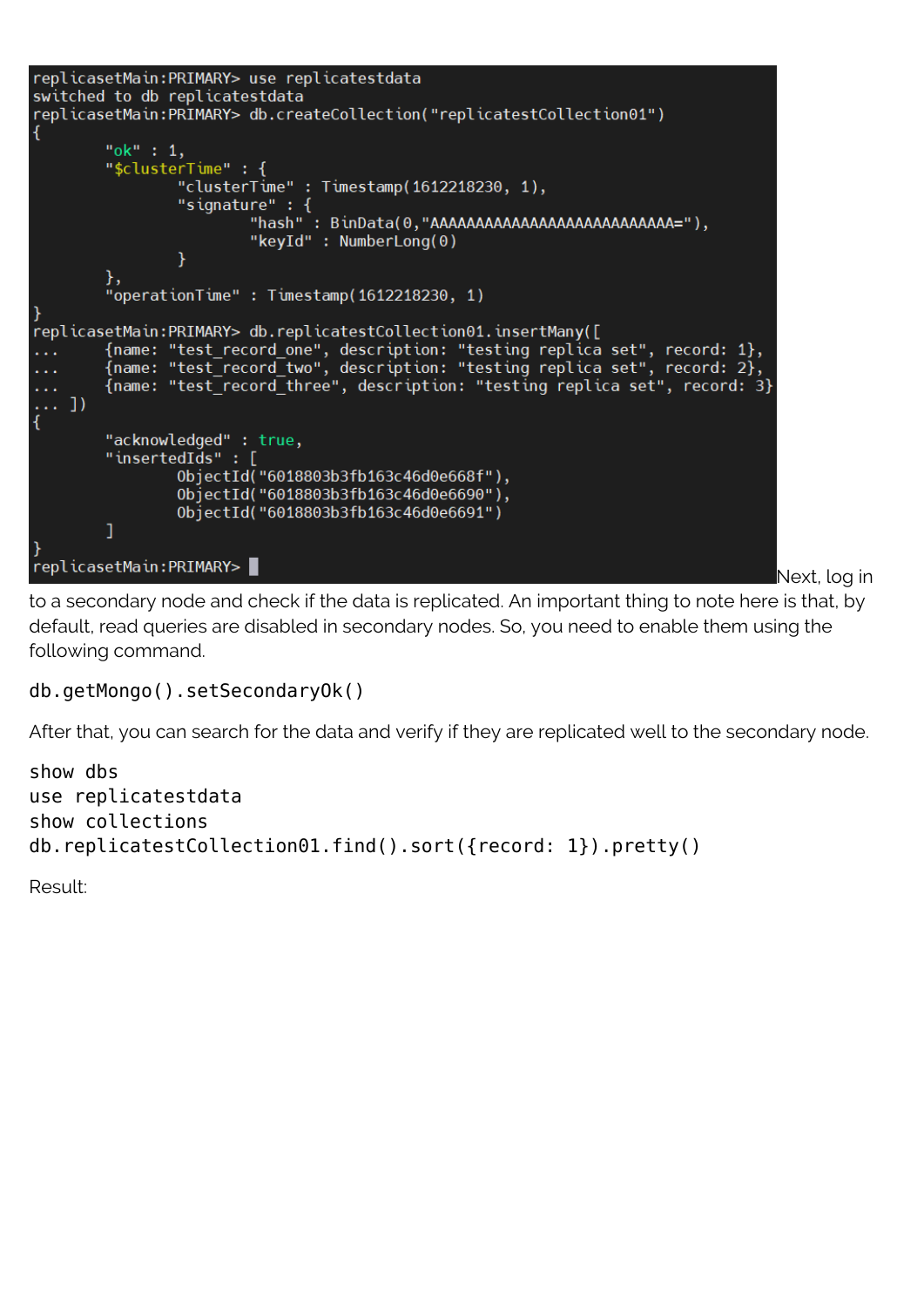```
replicasetMain:SECONDARY> db.getMongo().setSecondary0k()
replicasetMain:SECONDARY> show dbs
                 0.000GB
admin
config
                 0.000GB
                 0.000GB
local
replicatestdata 0.000GB
replicasetMain:SECONDARY> use replicatestdata
switched to db replicatestdata
replicasetMain:SECONDARY> show collections
replicatestCollection01
replicasetMain:SECONDARY> db.replicatestCollection01.find().sort({record: 1}).pretty()
Ł
        "_id": 0bjectId("6018803b3fb163c46d0e668f"),
        "name" : "test record one",
        "description": "testing replica set",
        "record" : 1" id": 0bjectId("6018803b3fb163c46d0e6690"),
        "name" : "test_record_two",
        "description": "testing replica set",
        "record" : 2
\frac{1}{3}" id": 0bjectId("6018803b3fb163c46d0e6691"),
        "name" : "test record three",
        "description": "testing replica set",
        "record" : 3
replicasetMain:SECONDARY>
                                                                                        The
```
above result indicates that the data of the primary node was successfully replicated to the secondary instances.

#### **Adding a new node to the Replica Set**

Using the **rs.add()** command, you can add a new node to an existing replica set.

Before adding a new node, you need to configure it. For that, modify the mongd.conf file to indicate the replica set and restart the mongod service.

mongodb-node-04

```
# network interfaces
net:
port: 27017
bindIp: 127.0.0.1, mongodb-node-04# replica set
replication:
replSetName: replicasetMain
```
Then, go to the primary node of the replica set and run the add() command with the parameters listed below.

- **host** refers to the IP address or the hostname of the new node.
- **priority** indicates the relative eligibility of the new node to become the primary node. (priority 0 means that the node cannot become the primary node under any circumstance.)
- **vote** indicates if the node is capable of voting in elections to select the primary node.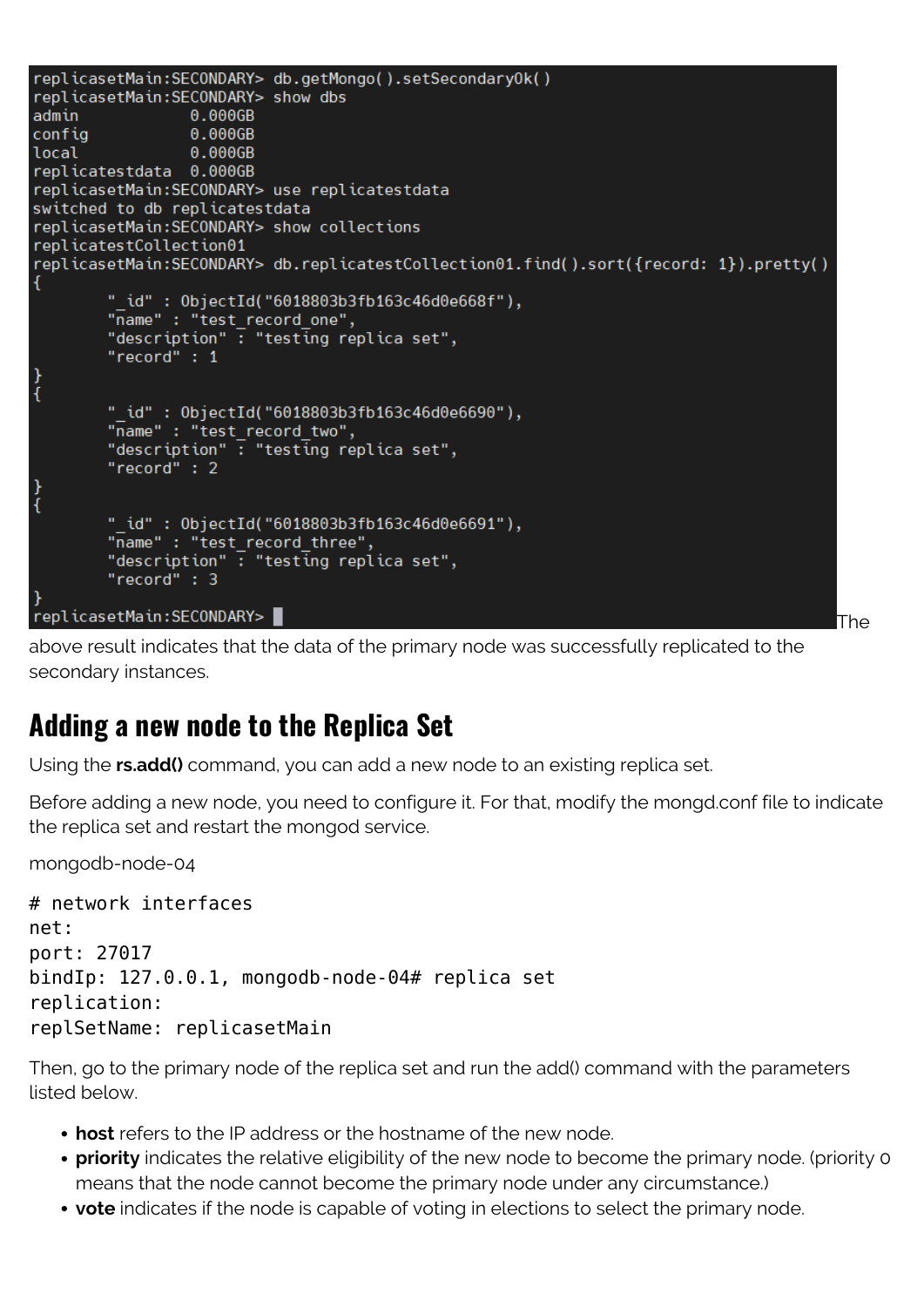rs.add( $\{ host: "monqodb-node-04:27017", priority: 0, votes: 1 }\)$ 

Result:



The above command will add a new node to the replica set. You can verify if the new node has been added by using the **rs.status()** command, which will display the details of the new node.

rs.status()

Result:

```
"_id" : 3,<br>"name" : "mongodb-node-04:27017",<br>"health" : 1,
"state" : 2,<br>"stateStr" : "SECONDARY",
"uptime" : 116,
"optime" : \overline{\{}"ts" : Timestamp(1612221557, 1),<br>"t" : NumberLong(3)
"optimeDurable" : \{"ts" : Timestamp(1612221557, 1),<br>"t" : NumberLong(3)
<u>}</u>,
"optimeDate": ISODate("2021-02-01T23:19:17Z"),
"optimeDurableDate": ISODate("2021-02-01T23:19:17Z"),
"lastHeartbeat": ISODate("2021-02-01T23:19:19.777Z"),
"lastHeartbeatRecv": ISODate("2021-02-01T23:19:18.845Z"),
"pingMs" : NumberLong(0),<br>"lastHeartbeatMessage" : ""<sub>;</sub>
"syncSourceHost": "mongodb-node-03:27017",<br>"syncSourceHost": "mongodb-node-03:27017",
"infoMessage": "",
"configVersion": 4,
"configTerm" : 3
```
Finally, the data in

the other nodes will be automatically replicated to the new node.

### **Removing a node from the Replica Set**

The **rs.remove()** command can be used to remove a node from the replica set. You need to shut down the server instance before attempting to remove a node. When removing, you can specify which node should be removed using the name of that node.

```
rs.remove("mongodb-node-04:27017")
```